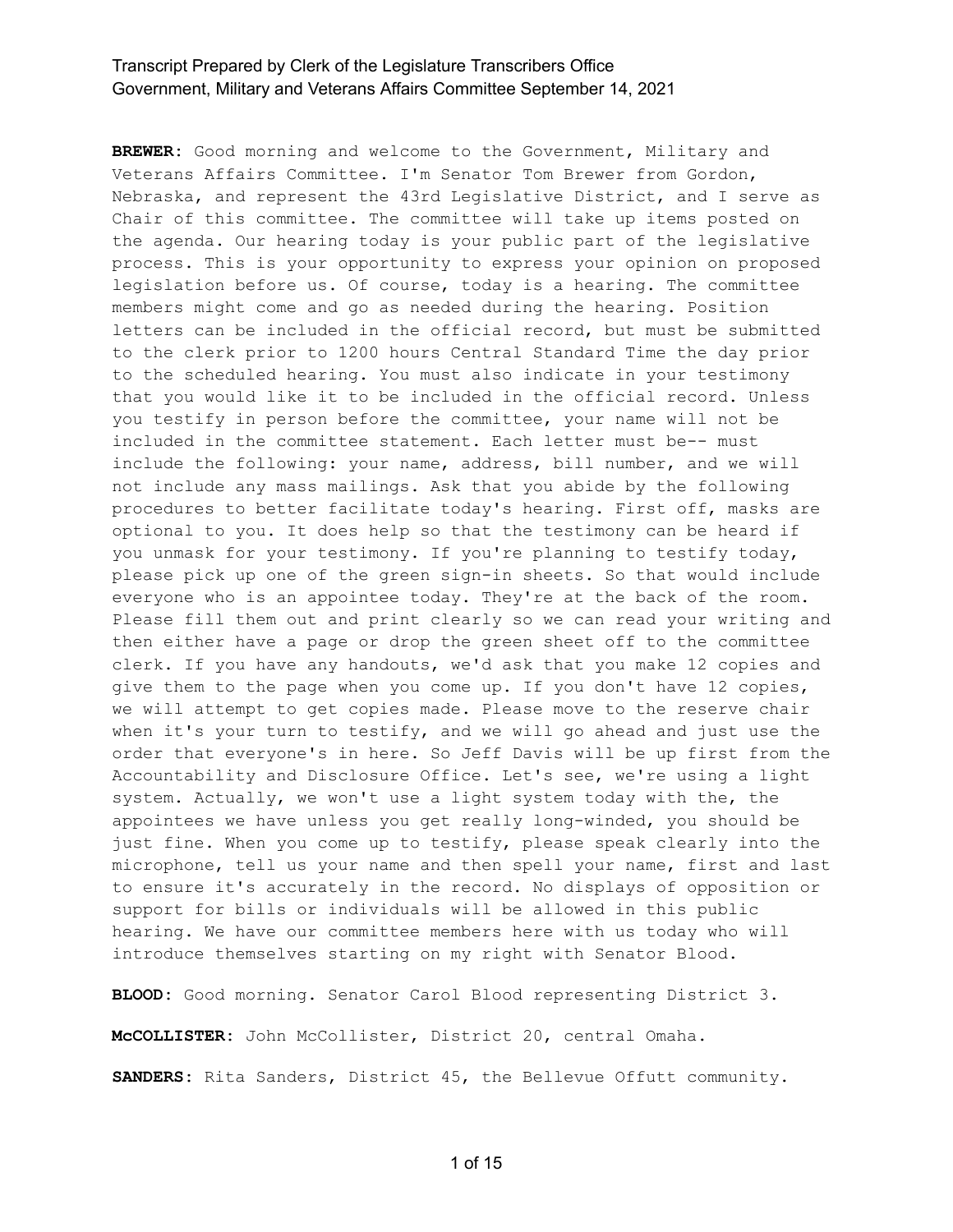**M. HANSEN:** Matt Hansen, District 26 in northeast Lincoln.

**LOWE:** John Lowe, District 37.

**HALLORAN:** Steve Halloran, District 33, Adams and parts of Hall County.

**BREWER:** And Matt Hansen is my Vice Chair. On my right is Dick Clark, my legal counsel. On the left on the corner is Julie Condon, our committee clerk. And our page today is Kate-- is it Kissane?

**KATE KISSANE:** Kissane, yeah.

**BREWER:** She is a senior at UNL and she is from Chicago, Illinois. OK, with that said, we will go ahead and kick things off. Our first appointee-- appointment today is Jeff Davis, if you want to come on up. Good morning and welcome to the Government Committee.

**JEFFERY DAVIS:** Good morning, Senators. My name is Jeffery, spelled J-e-f-f-e-r-y, Davis, D-a-v-i-s. I hope, Senator Brewer, that you don't have to use the light system. I am a lawyer, when you put a lawyer in front of a microphone, sometimes we, we get a bit long-winded, but I'll do my best to, to keep it short.

**BREWER:** I have one on my left and my right, so you're safe.

**JEFFERY DAVIS:** I am a, I am a lawyer. I live in Beatrice, Nebraska. I've lived there since 2009. I was appointed by Governor Ricketts to serve on the Accountability and Disclosure Commission in 2016. I filled-- I was appointed to fill the unexpired portion of a term of another individual who had resigned from the commission, which renders me eligible for reappointment at this point. So I am familiar with the workings of the commission. From July of 2018 until July of 2020, I served as vice chair of the commission. From July of 2020 to the present day I've been serving as chair of, of the commission. Just a little bit of background. As I said, I'm, I'm a lawyer. I mostly practice in the transactional area. I do a lot of estate planning, probate sort of thing. I have in the community of Beatrice have served off and on on a number of nonprofit boards. I'm the past chair of the Beatrice Area Chamber of Commerce, past president of our local chapter of the Society of St. Vincent de Paul, past chair of Gage County United Way, and, and a few other of things like that. My wife Brenda is a assistant professor at the University of Nebraska-Lincoln in the Johnny Carson School of Theatre and Film, she teaches scenic design. We have three daughters, they're in seventh grade, sixth grade, and first grade, currently. I attended college and law school at Loyola University Chicago. So I have something in common with, with your page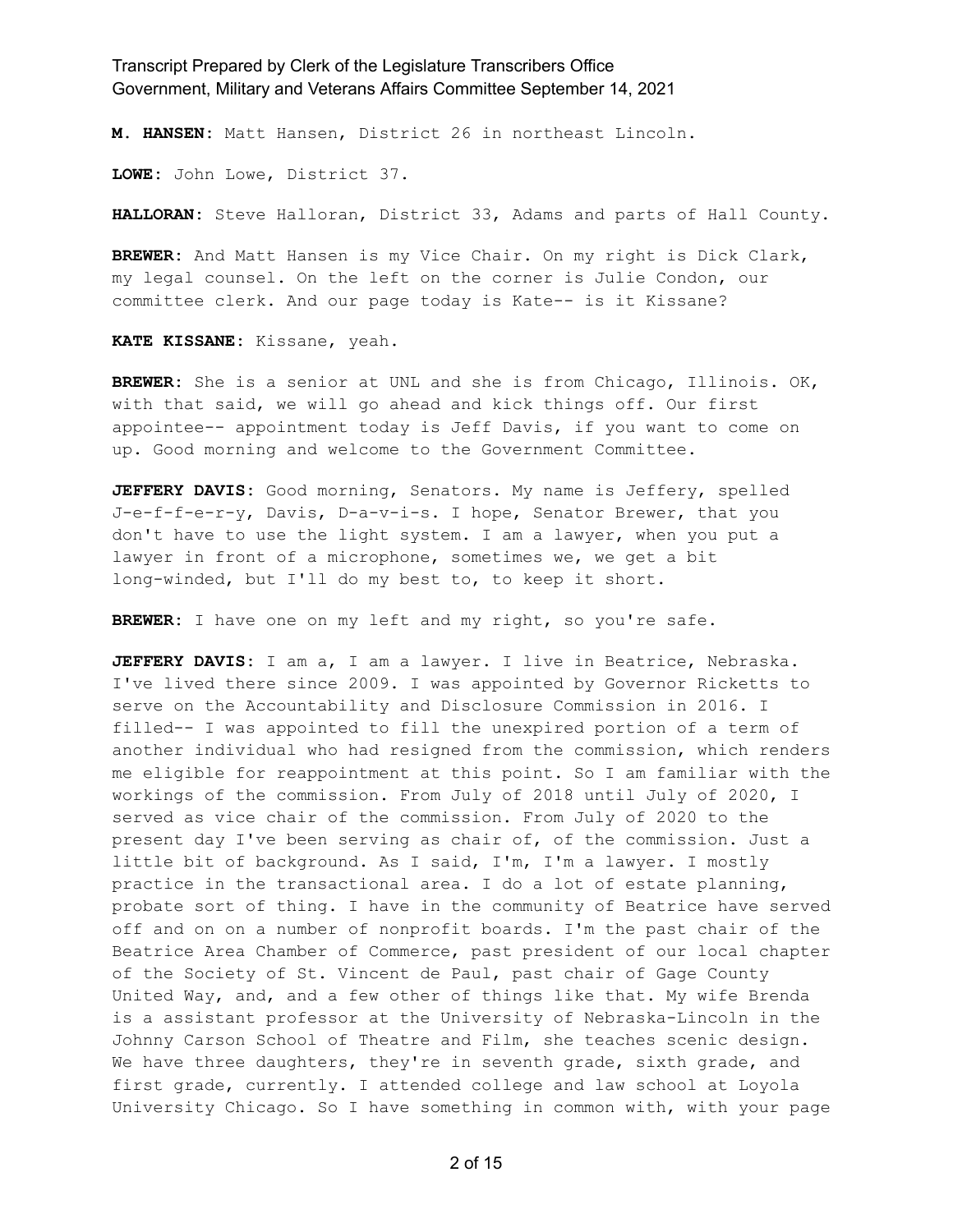there. But we've made-- my wife and I've made Nebraska home for our- for the past 12 years. I've been honored to be able to serve on the commission. I believe strongly in the work that the commission does. I believe that allowing voters to be able to have access to valid information will allow them to make the best decisions in our republican form of government. I would really appreciate your consideration and would enjoy serving another full term on the commission to continue the work that we've begun and I'm happy to answer any questions that anybody has.

**BREWER:** All right. Thank you for that. I guess I got one real quick for you. Other than the fact that we, we sometimes-- I don't want to say dread, but don't necessarily always look forward to letters from the, from the Accountability and Disclosure Office. How much time does that take away from, you know, your, your normal routine? Is it a, a monthly, weekly? How often are you actually tasked to, to come in and do reviews or--

**JEFFERY DAVIS:** The commission meets eight times a year, generally. Our meetings usually last a couple of hours. We have-- we are fortunate as a commission to have a great staff led by Frank Daley here and assisted by his, his deputies and his general counsel, who handle the day-to-day work with very, you know, I think with great aplomb. I don't think that people should dread getting letters from the commission in general, because really my experience with the commission has been that we're not a gotcha group. The commission really is trying to help people understand the rules and help people comply with the rules and help people to understand why the rules are there. From a little bit of experience I have, I don't think that's true across the country. I think we're, we're fortunate in Nebraska to have a commission that, that really seeks to enforce the spirit of the law and help people come into compliance rather than-- we're not looking to punish people, in other words. Sometimes that has to happen. You know, sometimes fines have to be assessed when, when people do things that are just blatantly against the rules. But in terms of how much time it takes for us as commissioners, we have the meeting time. We spend-- I can't speak for the other commissioners, I spend, you know, an hour or an hour or so reviewing the materials prior to each meeting. It's not something that takes a giant chunk of time out of my day-to-day life and my, my, my career and my family. But I'm happy to put the time in that, that it does take.

**BREWER:** Well, no, and that's, that's exactly what I was wondering just how much impact that has on the rest of your life and what you do and all. And, and just for the record, the, the secret with, with Frank is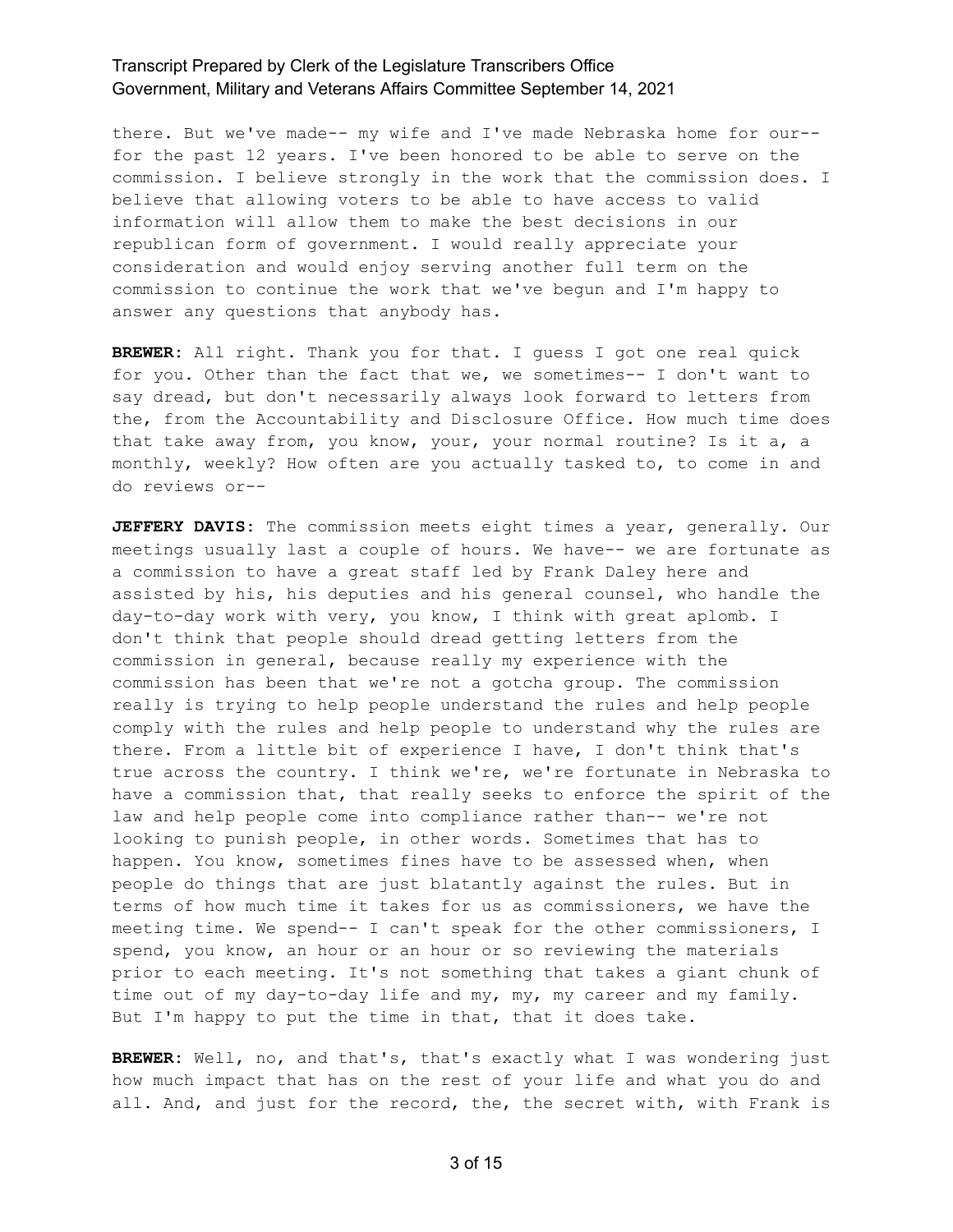that if you ask first before you do it, usually it works out pretty well. It's when you don't ask, and then you have to go with hat in hand and say, hey. So I, I appreciate that.

**JEFFERY DAVIS:** I think that's true, Senator.

**BREWER:** All right. Questions? Yes, Senator McCollister.

**McCOLLISTER:** Yes. Thank you, Mr. Chairman. I can't remember, are commission members subject to term limits?

**JEFFERY DAVIS:** Yes, commission members are generally only allowed one term, a six-year term. The exception to that is if you were appointed to fill an unexpired term, you can fill an-- you can serve another full term, which is why, why I'm here today, since I only filled the unexpired term of another individual.

**McCOLLISTER:** And this is an unpaid position, correct?

**JEFFERY DAVIS:** I do get reimbursed for my mileage. But other than that, yes, it is an unpaid position.

**McCOLLISTER:** Thank you, Mr. Chairman.

**BREWER:** Senator Blood.

**BLOOD:** Thank you, Chairman Brewer. And thank you for coming out today. And I agree with everything you said about the NADC. I tell all new candidates that they are just trying to help you understand the rules and good for them. Hey, I, I-- and I had hoped to get in touch with you sooner when you just said that, but can you back up to what you just said about what form of government? I, I, I wasn't sure what you had said.

**JEFFERY DAVIS:** Oh, in our, in our Republican form of government, meaning a republic democracy,--

**BLOOD:** All right.

**JEFFERY DAVIS:** --whichever term you, you want to use. I wasn't referring to a political party, I was referring to a governmental system.

**BLOOD:** No, I was like a little confused by that. So thank you for that clarification.

**JEFFERY DAVIS:** Absolutely.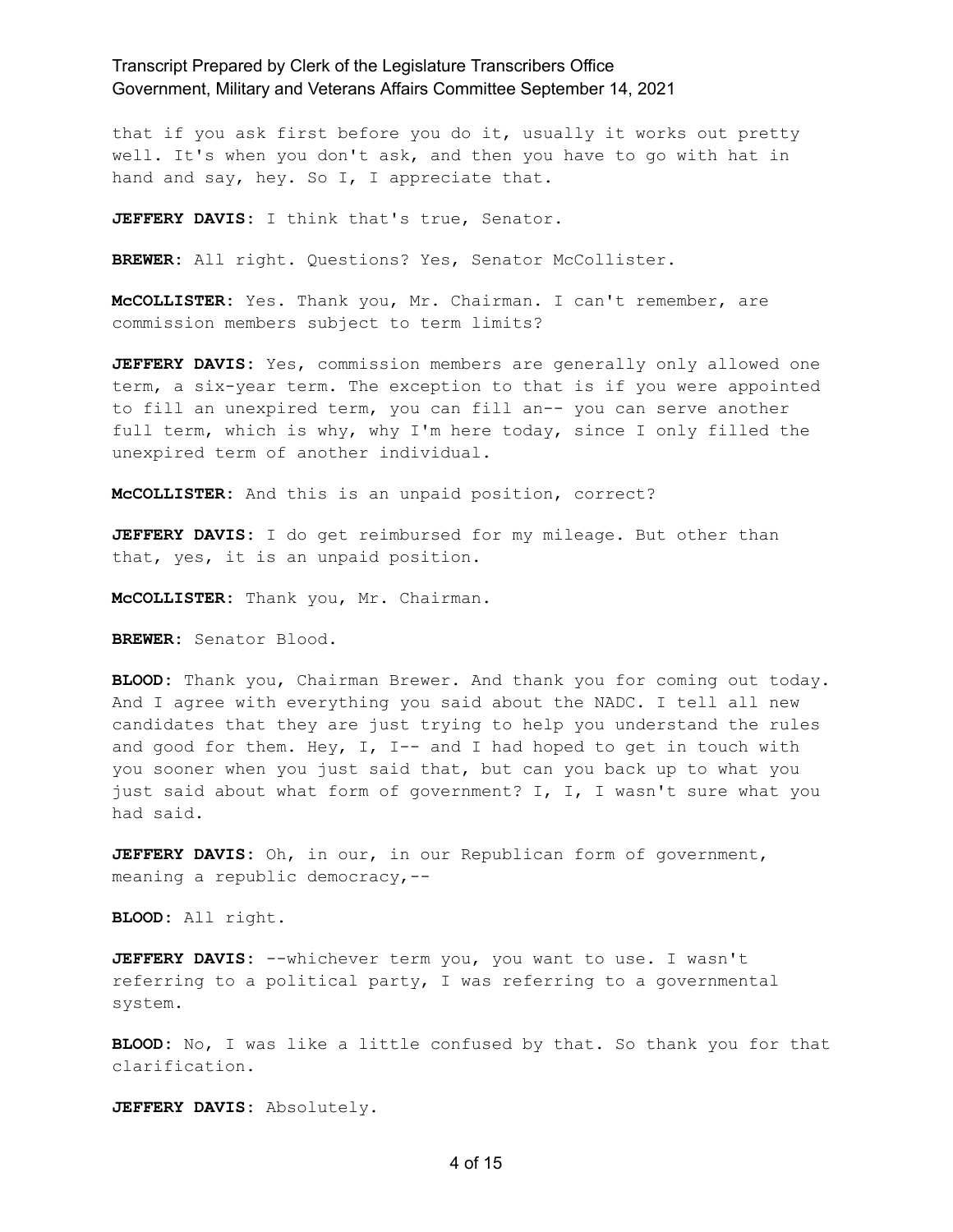**BREWER:** OK, any additional questions? All right, seeing none, thank you.

**JEFFERY DAVIS:** Thank you, Senators.

**BREWER:** All right. And that is the only one that we have today as far as employment from the Nebraska Accountability and Disclosure Commission. So now we will transition into the Nebraska Tourism Commission. And John, you're up first. Welcome to the Government Committee.

**JOHN CHAPO:** Thank you, Senator Brewer. Thank you very much. Hi, I'm John Chapo, J-o-h-n, last name Chapo, C-h-a-p-o. I'm president and CEO of Lincoln Children's Zoo here in Lincoln, Nebraska. I came here 35 years ago for a couple, three years to work in Nebraska and then get the heck out of Nebraska because who wants to stay here. Well, I came from Indiana and fell in love with the zoo, Lincoln, Nebraska, fell in love, have raised, raised, raised three great Huskers, two university graduates, three Lincoln High graduates, very proud of my sons who are 27, 28, and 29 now. Like I said, I've been at the Lincoln Children's Zoo for 35 years as the president and CEO. I came here from the Potawatomi Zoo in South Bend, Indiana, where I ran that zoo after working there for ten years. Yes, I'm getting old. I'm 64 years old, but I'm really good at what I do. I enjoy Nebraska very much. I've enjoyed serving on the Tourism Commission very, very much. Governor Heineman first appointed me to the commission. Governor Ricketts then-- Governor Ricketts has been reappointing me. I have been fortunate enough to serve as the chair or chair-elect, treasurer of the Nebraska Tourism Commission. I've seen a lot of growth and a lot of evolution of the commission over the years. We're making progress regarding profile, people coming to our great state of Nebraska. I very much enjoy and appreciate the, the entire state. We love having meetings. We spread them out across the state. Just last month we were in Scottsbluff holding our meeting. Next month we're in, we're-- in October, we're in Grand Island holding our meeting during the Tourism Commission annual conference. So we have a great state here. The Lincoln Children's Zoo is a private nonprofit zoo receiving no tax dollars of operation for support. We did last year, though, receive some, some CARES Act funds to help us because of the COVID impact, because we are 100 percent-- we are 85 percent earned revenue and 15 percent contributor revenue to operate the zoo. Again, we don't get city or county tax in any way to operate. So we're-- we have a sharp pencil, run a great business. And I'm very proud of the success Lincoln Children's Zoo has had and accomplishes being a significant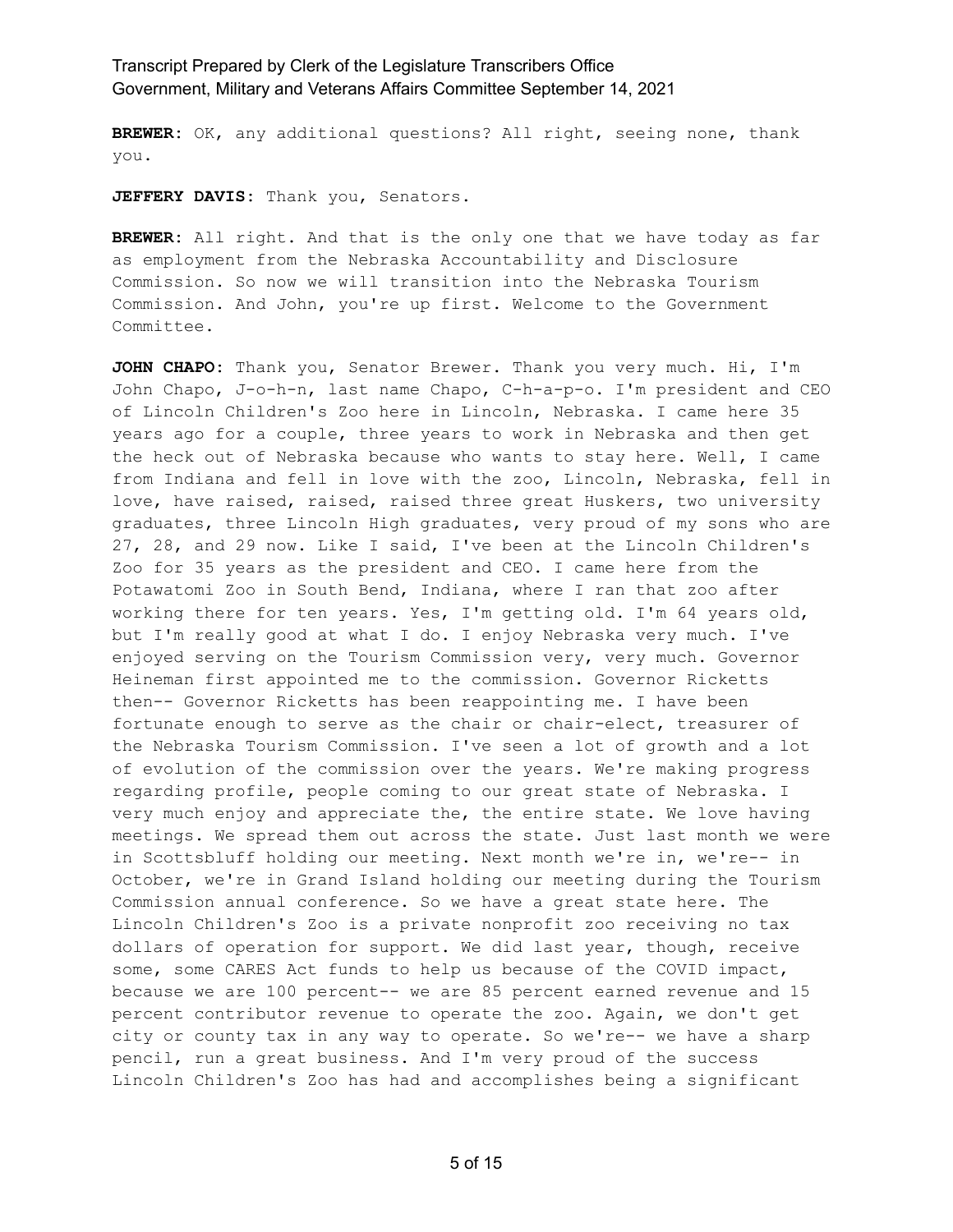tourism attraction in the state of Nebraska. When are you going to Africa?

**BREWER:** We depart on 9 November.

**JOHN CHAPO:** OK. Safe travels.

**BREWER:** Well, let's see, quick, quick couple of questions for you. I think we're going to have a change in the leadership at Nebraska Game and Parks. I think Jim Douglas is planning to, to retire. One of the things that I, I probably am going to ask others is, I sometimes think that we've lost opportunities with all of the facilities across the state that Game and Parks manages to not somehow build on those in a way so that we almost have Nebraska as a, as a destination place for certain places. Say, say-- well, Fort Robinson might be an example. But to do that, we kind of have to step up our game a little bit, maybe, maybe it'd be the, the living facilities out there for guests that might come, things like that. Is there a lot of interaction between the, the Tourism and the Game and Parks?

**JOHN CHAPO:** Oh, absolutely. Roger Kuhn, who is a significant leader at the Game and Parks Commission has been a-- he's just the immediate past chair of tourism. So Roger attends all the meetings, is very, very participatory. So he helps integrate and I've served with Roger for many years on the Tourism Commission. He's a great representative for the Game and Parks Commission. Knows it well, obviously. And there is, there is good integration. I really, really believe that. You are quite correct, they are a significant asset, a major asset in our great state, especially people come to our state because of the outdoors. We are a great state regarding the skies, the fresh water, the open air hunting. You know, we-- and we've been safe, our tourism has increased a lot because we're more spread out in Nebraska so because of the, the pandemics, we've seen a surge of people coming to Nebraska. To answer your question briefly, yes, there's been very good, I feel, strong collaboration with the Tourism Commission and the Game and Parks Commission.

**BREWER:** Well, I'm going to share this with you because I had about a four-day, nonstop conversation with Senator Wayne and he's of the mindset that Game and Parks is unique in that they pretty much are self-sustaining and that the, the income they receive is what they have to use. But that maybe at some point there needs to be a look at an infusion of funds to help them bring up the facilities so that then they're used more, they're more desirable and that we draw more people here. But because of their limitations now, without that infusion,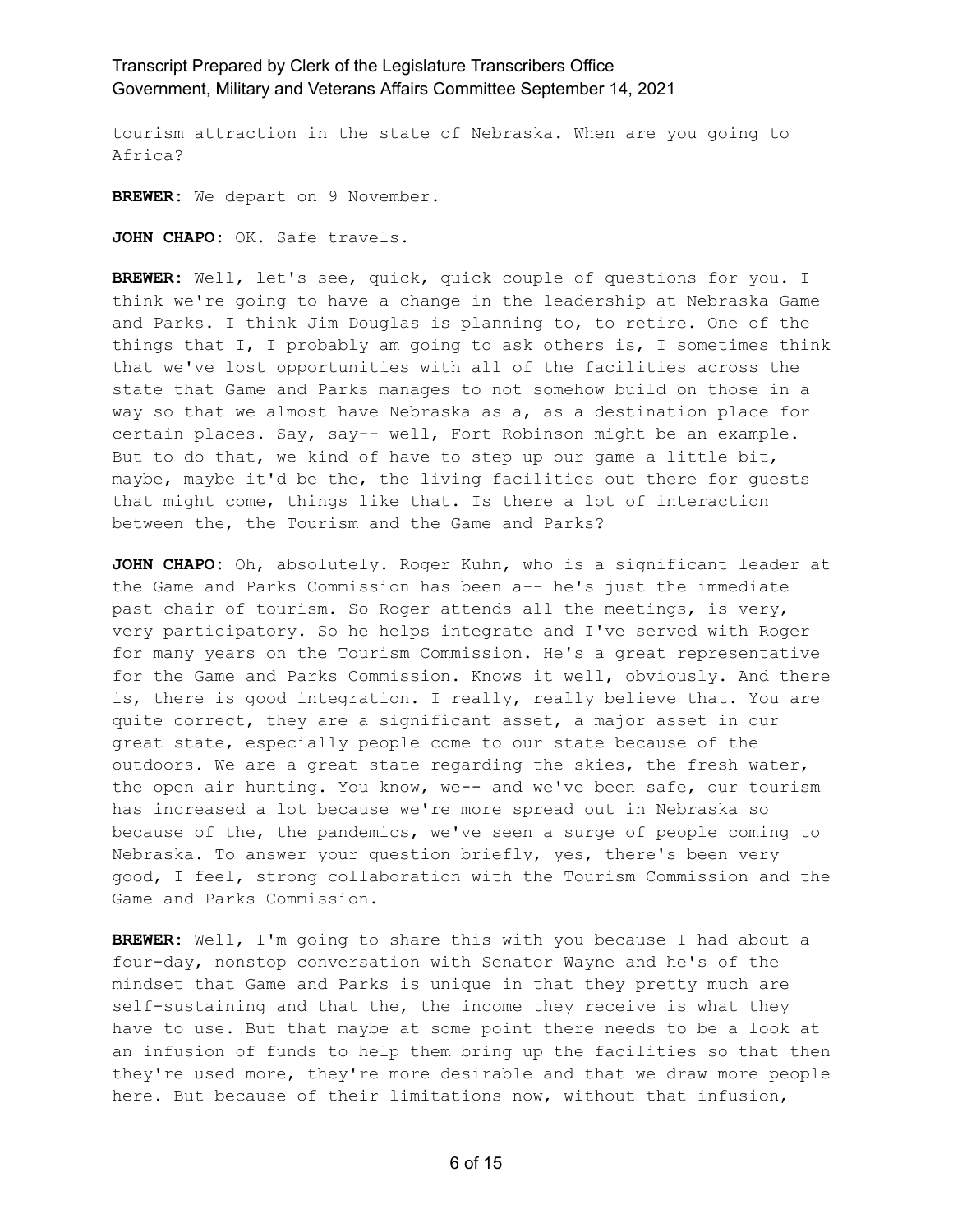they're kind of caught in this cycle of what they have is what they have. And it's hard to really step it up to, to be at a level of some of the other states, you know, like a, a South Dakota who, who has made tourism, you know, kind of the lifeblood for the state. And so I, I think this year, what you're going to see is he's going to come with legislation to, to give that direct infusion of resources to them so that they can stand up better facilities around the state and possibly have that cycle start to where we draw bigger and bigger numbers. Just your general feeling on that?

**JOHN CHAPO:** I think it's a very good idea. I mean, Nebraska needs to build its infrastructure of tourism attractions. We've always believed that on the commission building the infrastructure, enhancing the destinations, building additional destinations to increase the number of visitors coming to our great state. Absolutely, we need to invest in the infrastructure. Absolutely, Senator. You know, I, I wish that the Tourism Commission had funds to help that. But then you know well that we receive hotel/motel tax that, that funds our roughly 6 or 7 million dollar a year budget. We do do grants out to many-- not many destinations across Nebraska so we work aggressive with marketing grants and things like that for-- and we try to work in all corners of the state of Nebraska. But I, I think an infusion of capital to help improve, improve the, the destinations and the infrastructure in our tourism, absolutely, Senator. It's a good-- I think it's a wise investment. There's a good return on that investment, Senator.

**BREWER:** And, and I think his thought is that if we make it so it's desirable and, and that people want to come back and you're able to draw in new, that's a cycle that continues that, that, you know, they, they share that information with others. And then pretty soon others want to come and see it. And you're almost self-promoting without having to spend as much resources trying to promote whatever it is, you know, in the way of a facility that you're showing off.

**JOHN CHAPO:** It, it [INAUDIBLE]. You know, Nebraska grew the Passport Program that gets Nebraskans out and, and around the state very well. And so many Nebraskans go, oh, I didn't know. It's, it's amazing how many Nebraskans, eastern Nebraskans don't go to western Nebraska. They don't know where Gordon is. OK? They've never been on Highway 20 or, you know, taken the beautiful scenic Highway 2 out to-- through the Sandhills. And so that's the beauty of the Passport Program to educate the Nebraskans. So as they bring their guests-- like I had, I had family in from New Jersey this year and we went out to Mullen. We went out tanking with Mitch Glidden. And, you know, we've, we've taken people out to see the Sandhill Cranes. So we bring an influx. So it's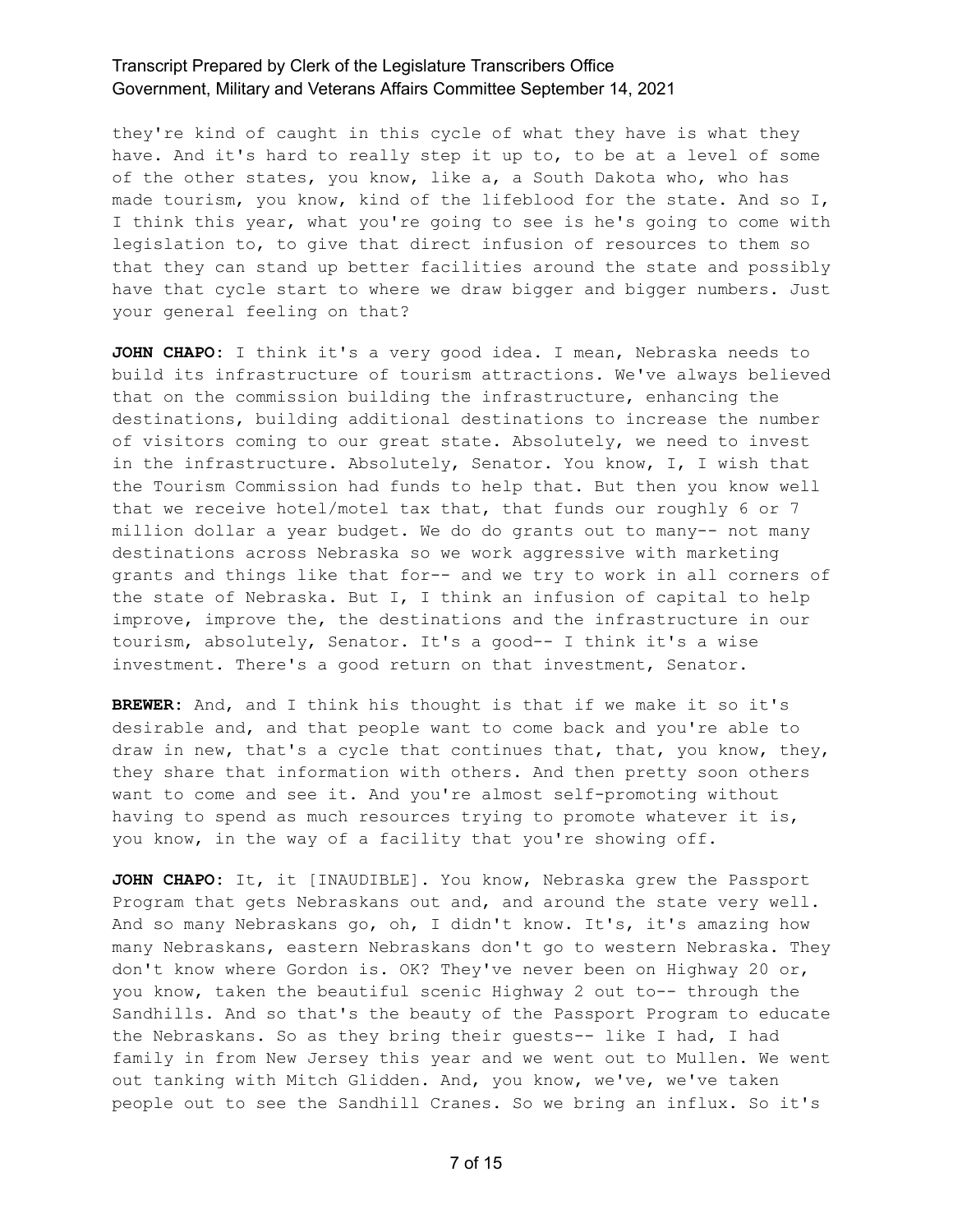that knowledge and getting that information out. Absolutely. And improving the destinations, yes, sir. We-- or the Lincoln Children's Zoo have learned ourselves. We've had a huge investment in private funding into the zoo to, to build it as an increased destination. And the numbers speak for themselves regarding the increase in attendance and in revenue and economic development.

**BREWER:** Well, no, hats off there. I have been to more Boo at the Zoo then I care to remember, but--

**JOHN CHAPO:** Appreciate that.

**BREWER:** --it was all well done. And other than being a father that needed patience, I was, I was good to go with all of it, but.

**JOHN CHAPO:** Thank you, Senator.

**BREWER:** All right, other questions? All right. Well, thank you.

**JOHN CHAPO:** Thank you, Senators.

**BREWER:** All right, next appointment, Ashley.

**ASHLEY OLSON:** Good morning, everyone.

**BREWER:** Good morning. Welcome to the Government, Military and Veterans Affairs Committee.

**ASHLEY OLSON:** Thank you. I'm Ashley Olson. My name is spelled A-s-h-l-e-y O-l-s-o-n. I have recently completed a four-year term on the Nebraska Tourism Commission, was appointed by Governor Ricketts when the Tourism Commission expanded their representation across the state. I represent Franklin, Webster, Nuckolls, Adams, and Hamilton Counties in south central Nebraska. My educational background is in business and economics. And for the last 13 years, I've been with the Willa Cather Foundation. Most recently, the last five years as their executive director. We're a museum and a collection of historic sites in south central Nebraska that welcome on average about 40-- visitors from about 40 states and 5 countries on an annual basis, pre-COVID, of course. At the Tourism Commission, we have done a lot of work in recent years to develop a new strategic plan, which I'm excited, if reappointed, to stick around and start working on the implementation of. I personally am really passionate about how rural communities like the town of Red Cloud can utilize the assets they have to promote tourism and grow their economies and support jobs. At the local level, I've been involved in our chamber of commerce as a past treasurer of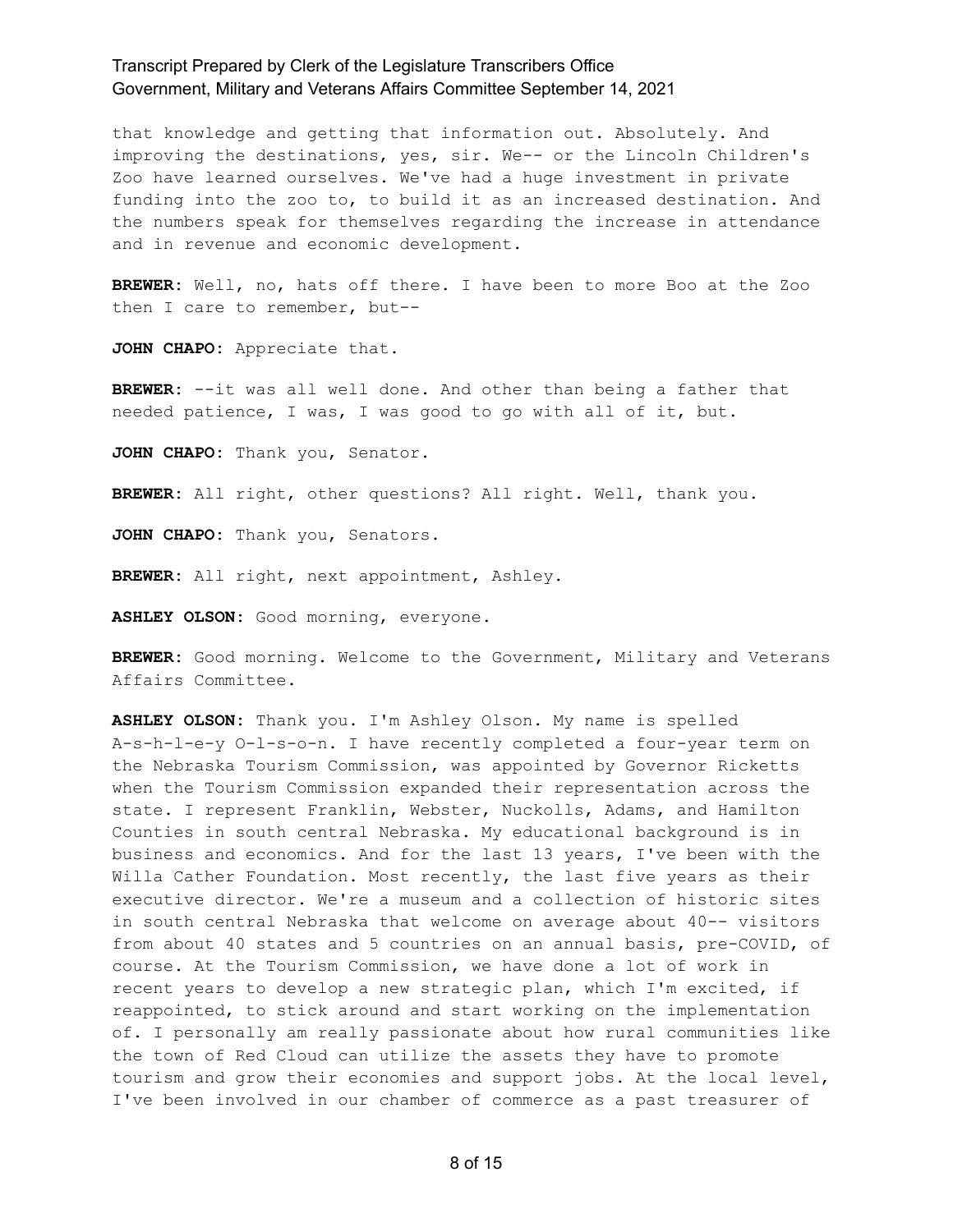that organization, the past chair of our local community fund, which is an affiliated fund of the Nebraska Community Foundation and have also been involved in volunteer efforts with other nonprofit organizations like local Child Development Center and other causes in Red Cloud. Happy to answer any questions that you have.

**BREWER:** All right, thank you, Ashley. All right, questions for Ashley? Well, I got to just run one by you since you, you were here for the first line of questionings. Does-- what I'm trying to get across in the way of, of what Senator Wayne's thinking makes sense in that we're kind of in a limited cycle if Game and Parks only has X amount to work with. They, they could upgrade their facilities to within that limit. But I think what he's thinking about is, is fiber optics going in and refitting buildings and facilities so that they're, they're world class. So if you want to bring people in for a, a major conference somewhere, whether it'd be Ponca State Park or something like that, you would have a place that would be able to keep up with the times and be able to be kind of a, a showplace. But you can't do that if that's-- that budget that you have is so limited that it's really you're just kind of the little Dutch boy sticking your finger in the dike getting by. I mean, we, we have nice facilities, but we don't have great facilities in many cases. We have land. We have places that could be great. We just haven't been able to take that leap to become a place that everybody talks about wanting to come and be a destination for vacation.

**ASHLEY OLSON:** Absolutely. I think there's so much we can build on from an infrastructure perspective in Nebraska. I think there's just a lot of untapped potential. One of the current goals of our new strategic plan is to focus on authenticity. So what makes Nebraska really unique? What is it about this place that people come and want to experience? And as Commissioner Chapo mentioned, it's, it's the outdoor experiences and the wide open places that make Nebraska a special place to a lot of people. So I think any way to build additional infrastructure statewide is a great investment. I experienced a similar conundrum several years ago professionally at the Willa Cather Foundation. We have six sites that were owned at the time by the State Historical Society, and they were experiencing, you know, like the Game and Parks, they own a lot of property statewide that has the potential that, you know, a lot of it needed improvements, infrastructure improvements just to keep up with the times. But they, too, didn't have the budget on a regular basis to make those investments. And that situation actually played out with them gifting properties back to us. And as a nonprofit organization, we were involved in some fundraising efforts to make those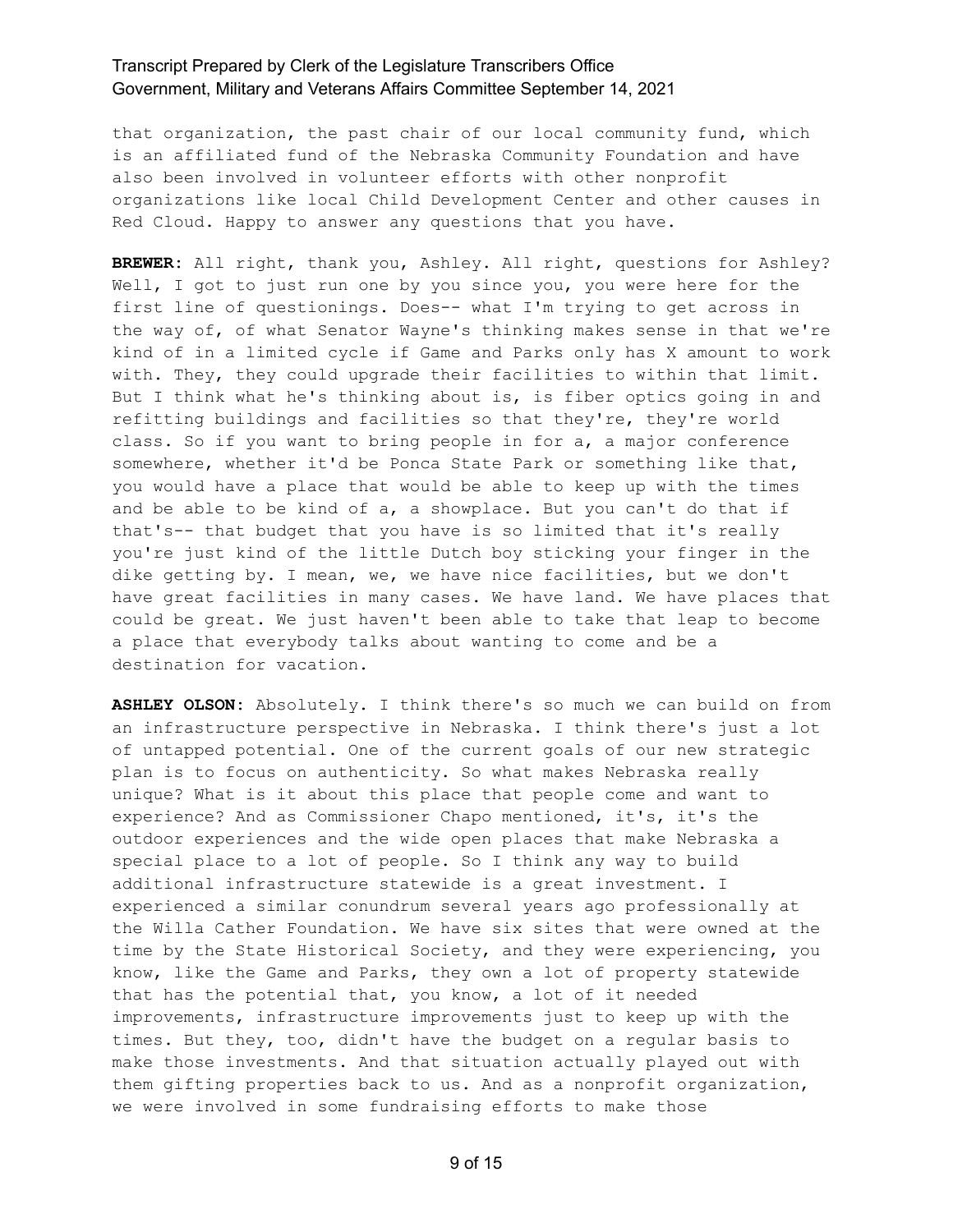improvements. Probably not going to work in the case of Game and Parks, but I would very much like to see infrastructure improvements and investments in building attractions made statewide. That's something we've talked a bit about at the commission. But right now, because we're funding-- we're funded by the lodging tax, we primarily invest in marketing efforts.

**BREWER:** Well, one of the things I'll probably try and figure out is if we take your strategic plan and we overlay Game and Parks' strategic plan, if there's kind of a cross pollination of ideas and efforts in places or whether they're kind of separate islands that are, you know, working to do whatever particular thing they see as the priority. But I don't know, I just, I, I just think the two are close enough in what they're trying to do that merging the ideas into a, a bigger strategic plan might be the answer to, to get us where we need to be. Plus, I think on the part of the, the legislators if we need to find resources, the idea that the two of them are working together would give them more peace of mind that we're, we're going to be where we need to be.

**ASHLEY OLSON:** Absolutely. I think we would all look forward to that collaboration and those discussions.

**BREWER:** All right. Well, thank you.

**ASHLEY OLSON:** Thank you.

**BREWER:** Any other questions? All right. Thanks for coming in. All right, our next will be Darrin. There you are. Welcome to the Government Committee.

**DARRIN BARNER:** Morning. Thank you. Darrin Barner, D-a-r-r-i-n, last name's Barner, B as in boy, B-a-r-n-e-r. I live in Laurel, Nebraska, work in Wayne in District 5. I was appointed by Governor Ricketts. And my occupation, I work for Heritage Homes in Wayne, Nebraska. Born in Wayne also and I also coach at Wayne State College. My background in tourism, little unique. Back in the 1990s, I worked for Northwest Airlines and I have 5,000 flights under my belt. I'm not a pilot but I was a part of their charter division where people would charter airplane flights to Hawaii, Cancun, Las Vegas, and things like that. So the tourism marketing thing was kind of catchy with me. Enjoyed it. I was laid off after 9/11, 13 months after that, and that brought me back home, back up to Wayne and start with Heritage Homes.

**BREWER:** And you grew up where you are now?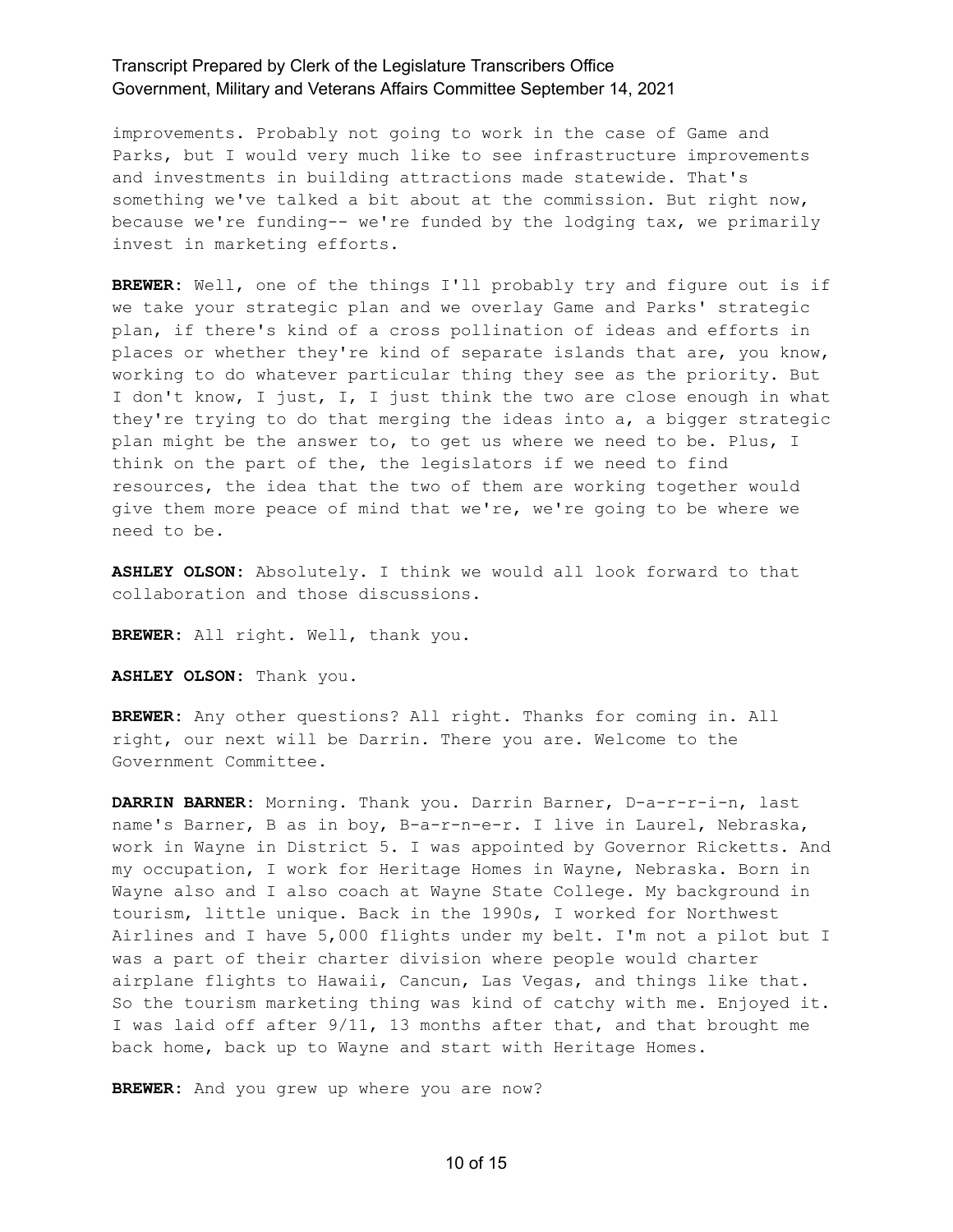**DARRIN BARNER:** Wayne, Nebraska. Yep.

**BREWER:** Very good. All right. Questions? Senator Blood.

**BLOOD:** Thank you, Chairman Brewer. I'm curious, can you address a little bit about how well Nebraska tourism helped save the Wayne Chicken Show?

**DARRIN BARNER:** Yes, you know, northeast Nebraska, where I'm from, not a lot of population.

**BLOOD:** Right.

**DARRIN BARNER:** Ponca State Park is kind of a big staple up that way. Chicken Show is a little bit crazy because 10,000 people go up there and it was a one-day event and now it's basically three. But yes, there's grants and, and, and things, I think, can be applied for by the, the chamber in the, the Wayne city to promote that. With our location in northeast Nebraska next year, the state tourism convention will be in South Sioux. I will say this, the media that we get on the other side of the river at Sioux City, Iowa, from ABC, CBS, Fox, and NBC, they get a ton of press over that way. And, you know, as we all know with, with tourism, anybody that crosses the state into ours is a good thing. I also will have next-- well, this May coming up, but Wayne will host the United States Nationals Girls High School Rugby Championships, and Hawaii will be sending a team to here so. I don't know many teams from Hawaii ever been in Nebraska, but I can rest assured, my whole goal is not only to put on a good event, a great event and get it back, because I want that thing to stay here.

**BLOOD:** So for clarification, the answer to the question, though, is that the Tourism Department has played an important role--

**DARRIN BARNER:** Yes.

**BLOOD:** --in events like the Wayne Chicken Show?

**DARRIN BARNER:** Absolutely.

**BLOOD:** Thank you.

**BREWER:** Other questions? Yes, Senator Lowe.

**LOWE:** I've been wanting to ask this of your two other predecessors, but what would you say are the best tourism things that Nebraska has to offer? Maybe like the top five or something like that.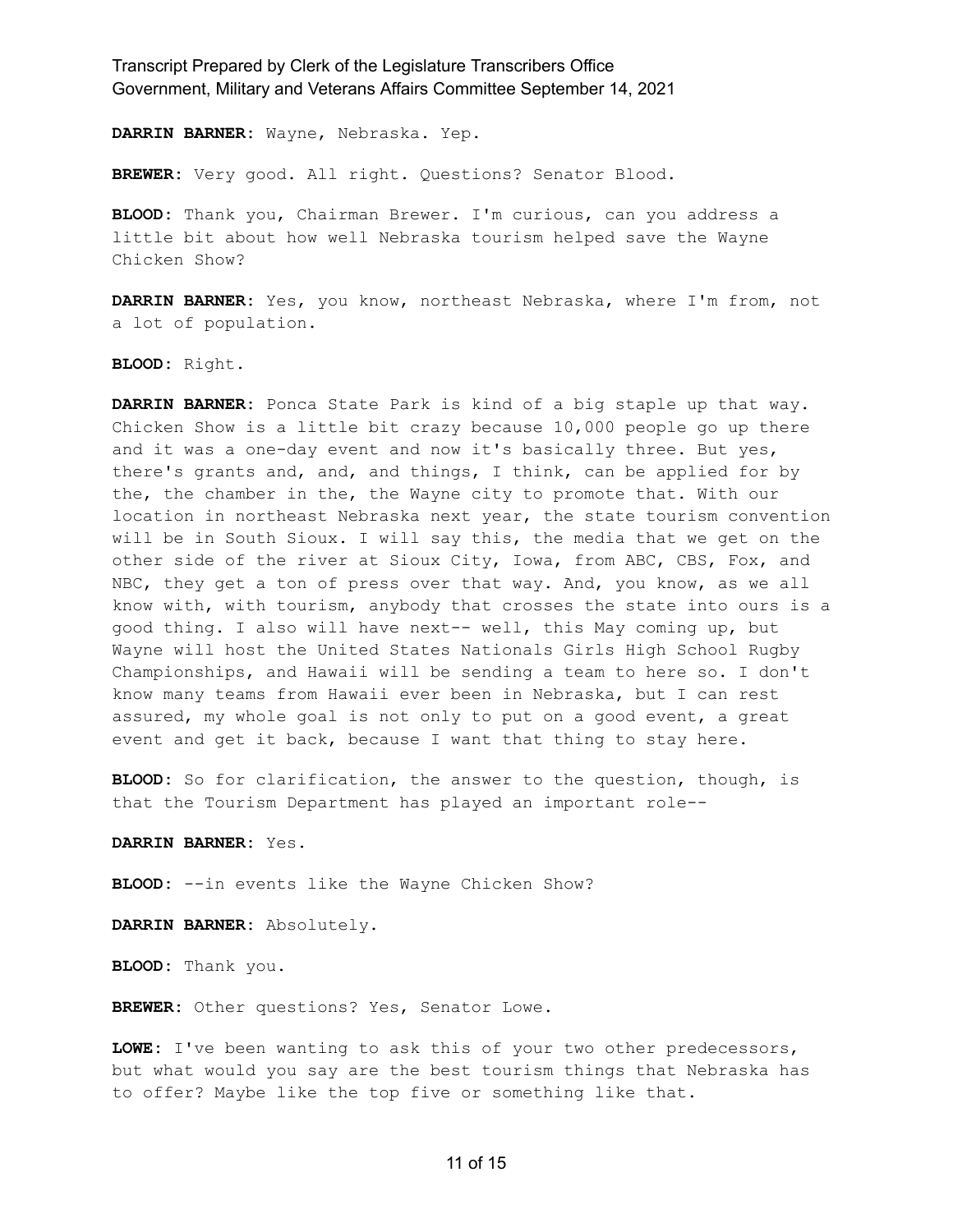**DARRIN BARNER:** One is the, the cranes, you know, that's getting to be where, you know, you have people from other countries that are coming here. You have the entertainment value of Omaha, you have the Haymarket in Lincoln. Now I can say this, catchy thing with my job at Heritage Homes we deliver custom modular homes to 11 states and when COVID started coming in people were leaving the East Coast and the West Coast going to Montana and Wyoming because they could work remotely. And it's amazing how many phone calls we got because when people went out there they're like, we don't have to move back to California or New York. So we're actually getting a lot of phone calls from those areas for people that are going to move there. So like John mentioned before, you know, we're very unique because of the Omaha, Lincoln area, but also the seclusion a little bit of western Nebraska and the Sandhills and northeast Nebraska, where we're getting people that are going out there and liking what they're seeing and changing their life and moving and coming here. And so, you know, the, the western Panhandle Nebraska, you know, once some people go out there, they bring a friend next time. And that's part of our strategic plan, too, is you need to get people here the first time to have and come back a second time with more, more folks.

**BREWER:** Additional questions? Well, I guess I'll, I'll share a quick one since it was from this weekend. In Gordon, we have what's called a Willow Tree Festival, and it's the same as most of your small town events, but it brings in a lot of vendors and they did something different the last couple of years. And they notified the veterans home in Hot Springs, South Dakota, and, and in Scottsbluff. They brought their busses with those who could come in and, and see the facilities. But they also got a hold of the, the senior care facilities in Chadron, Hay Springs, Rushville, Valentine, and, and they, too, in some cases only brought two or three. But by the time you bring them all together, you have, you know, another 100 and some people there. And for the vendors, that's, that's huge because they come a long ways and sometimes the ability to sell enough wares to at least pay for the gas and a little bit is the secret to being able to keep going. You know, there's-- and they were chastised at first over the idea that someone would even bring a bus from Hot Springs, South Dakota, all the way down. But they incorporated some live music and a, a free dinner and some things like that. And it doesn't take long little things and we got the whole Nebraska nice factor. And, and, you know, once they come and they're sold on it, it's pretty hard to keep them from not coming back. So, you know, the, the more you look at the ones that think out of the box, the more you realize that that's probably the secret to actually having success. All right, thank you.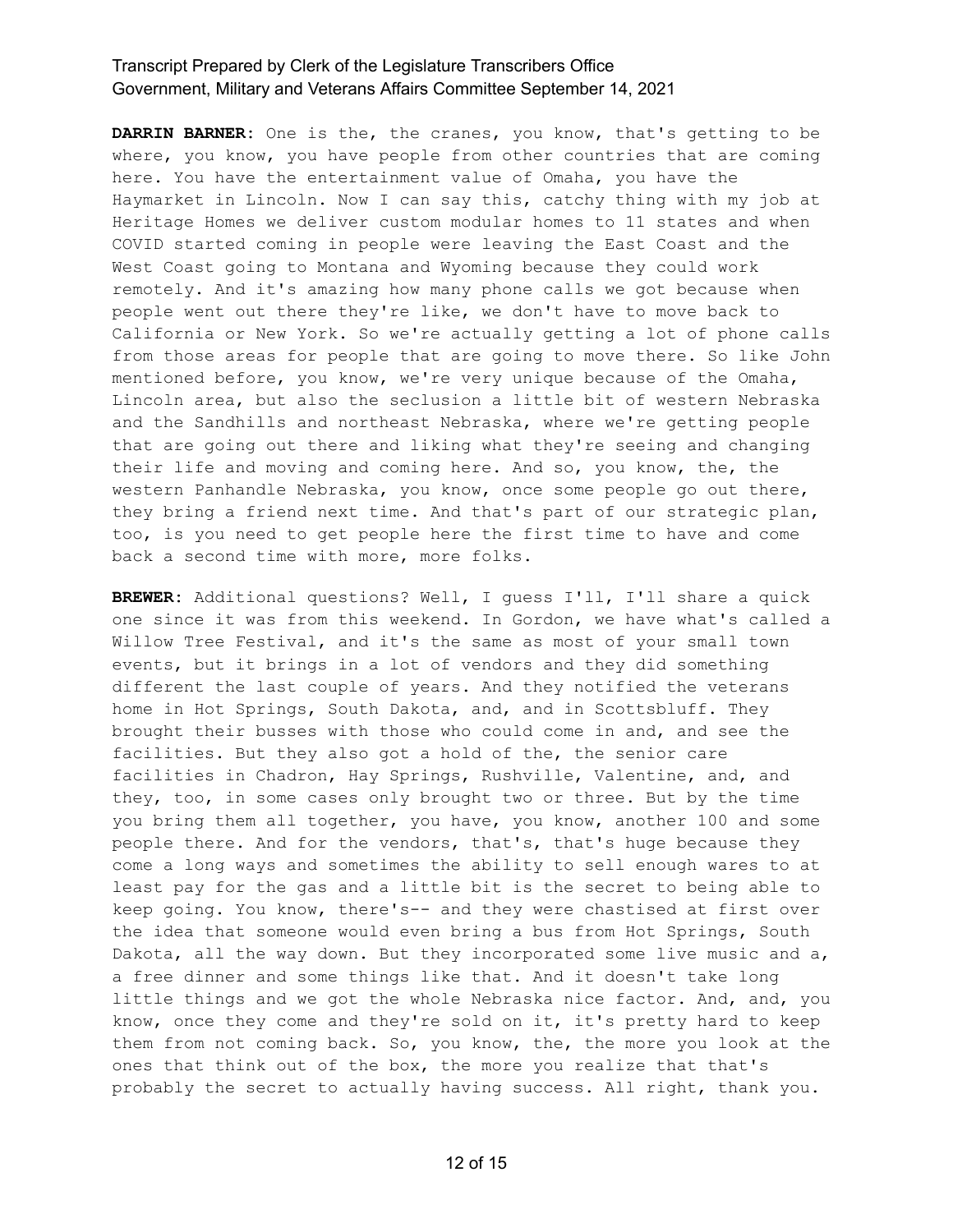**DARRIN BARNER:** Appreciate it. Thanks, everybody.

**BREWER:** All right. And our final appointee, Barry McFarland.

**BARRY McFARLAND:** Good morning.

**BREWER:** Good morning. Welcome to the Government Committee.

**BARRY McFARLAND:** Thank you very much. I'm Barry McFarland, B-a-r-r-y M-c-F-a-r-l-a-n-d. I am one of the owners of Mac's Creek Winery and Brewery. I was appointed by Governor Ricketts. I represent District 10, which is southwest Nebraska, Lexington, Ogallala, McCook, Imperial, those communities down there. That is my after school hours. During my real job, I am the principal of 320 of the smartest, cutest 8 and 9 year olds in the state of Nebraska at Sandoz Elementary. And so I, I have been born and raised in Lexington and absolutely love it there and love what I do. And so it's a pleasure to serve. So thank you.

**BREWER:** All right. Tell me a little more about the winery.

**BARRY McFARLAND:** It's good. We just finished picking, we just finished, finished picking grapes on Sunday. So life is really good right now, so.

BREWER: OK, so you grow the grapes right there?

**BARRY McFARLAND:** Yes, sir, we do.

**BREWER:** And you bottle everything right there?

**BARRY McFARLAND:** Yes, sir, we do. My brother-- my brother's the winemaker brewmaster.

**BREWER:** And, and when did it, when did it start? How far in the--

**BARRY McFARLAND:** We are, we are about to turn 20 years old. My parents started it in the spring of 1999. We got rid of them finally. [LAUGHTER] And so my brother and I have taken-- no, they, they have retired since then. And my brother and I-- I do the business side of it, all the finance side. Science, biology, chemistry, that didn't really interest me but he can't manage a checkbook so I take care of the finances. He makes the wine and, and life goes on, so. But yeah, we, we produce about 100,000 bottles annually at the winery.

**BREWER:** That was my next question.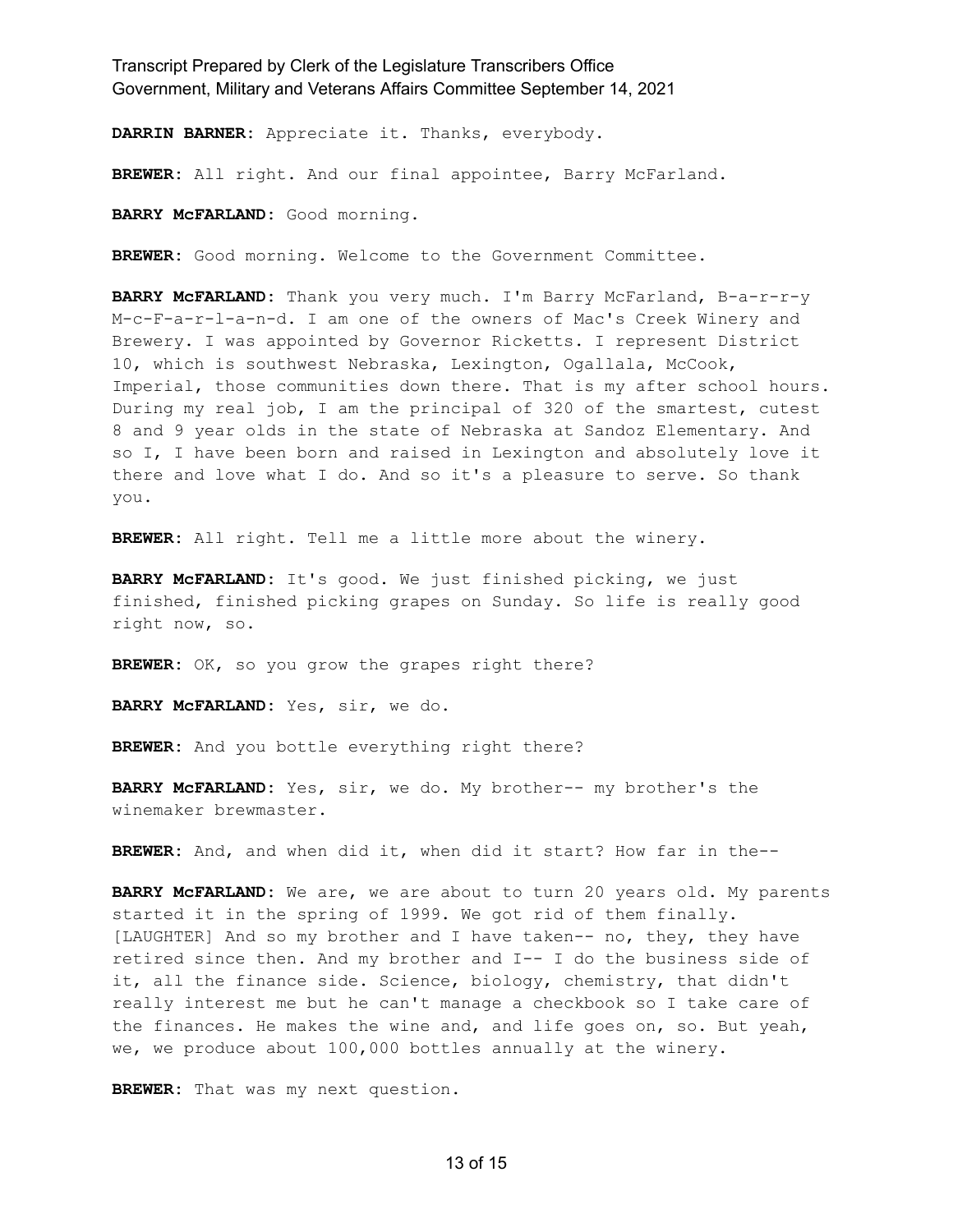**BARRY McFARLAND:** We're the second largest winery in the state of Nebraska. We distribute to 285 stores across the state and sell it all through Lexington there, so.

**BREWER:** I, I used to before I got burdened with other jobs in Lincoln, go to, to Germany every year and did a, a wine tour with a group of German officers and learned a lot about the wine business. Do you guys do tours of your facility there?

**BARRY McFARLAND:** Yeah, we have a full, full service. We're open every single day and we do tours. We have a, we have a hiking trail, a sustainability hiking trail. One of the things we're quite proud of is we don't spray any pesticides or anything like that on any of our grapes. And so we give people the opportunity to do tastings. And Spring Creek runs right through the middle of the property. So we have fire pits that line the property. We have events, live music. We are a full-service operation.

**BREWER:** All right, well, very nice. OK, quick questions? Yes, Senator Lowe.

**LOWE:** Just letting you know I just texted your father and told him you said that.

**BARRY McFARLAND:** Thank you. I appreciate that.

**BREWER:** Thanks, John, appreciate that. All right, any other questions? Well, thanks for enlighting-- enlightening us. Now the, the Germans were very, very good hosts. Normally, they would have meat and cheese treats with the wine.

**BARRY McFARLAND:** Absolutely.

**BREWER:** You do that too?

**BARRY McFARLAND:** We have a full, we have a full appetizer menu that also goes along with it.

**BREWER:** All right, well, you met the standard there.

**BARRY McFARLAND:** And we're a great, we're a great spot between Lincoln and Gordon for you to stop. So that'll work out.

**BREWER:** OK, man after my heart. All righty, well, thank you for your testimony.